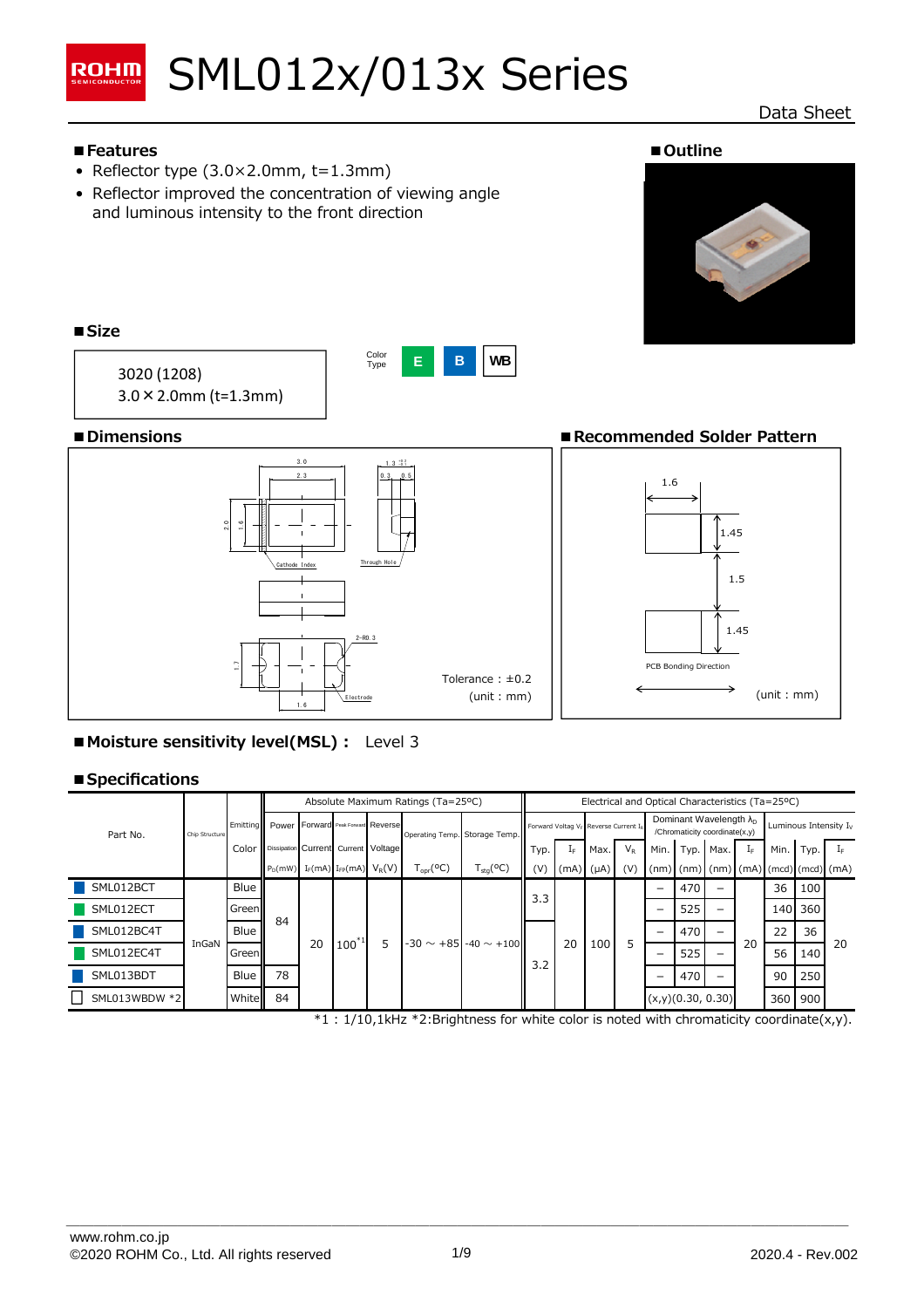#### **■Electrical Characteristics Curves**

#### **Reference**



#### Fig.3 Luminous Intensity - Forward Current Fig.4 Derating



 $\mathsf{FORWARD} \text{ \textsf{CURRENT}} : \mathbf{I}_\mathsf{F} \text{ \textsf{[mA]}}$ 

AMBIENT TEMPERATURE : Ta [ºC]

 www.rohm.co.jp ©2020 ROHM Co., Ltd. All rights reserved 2/9 2020.4 - Rev.002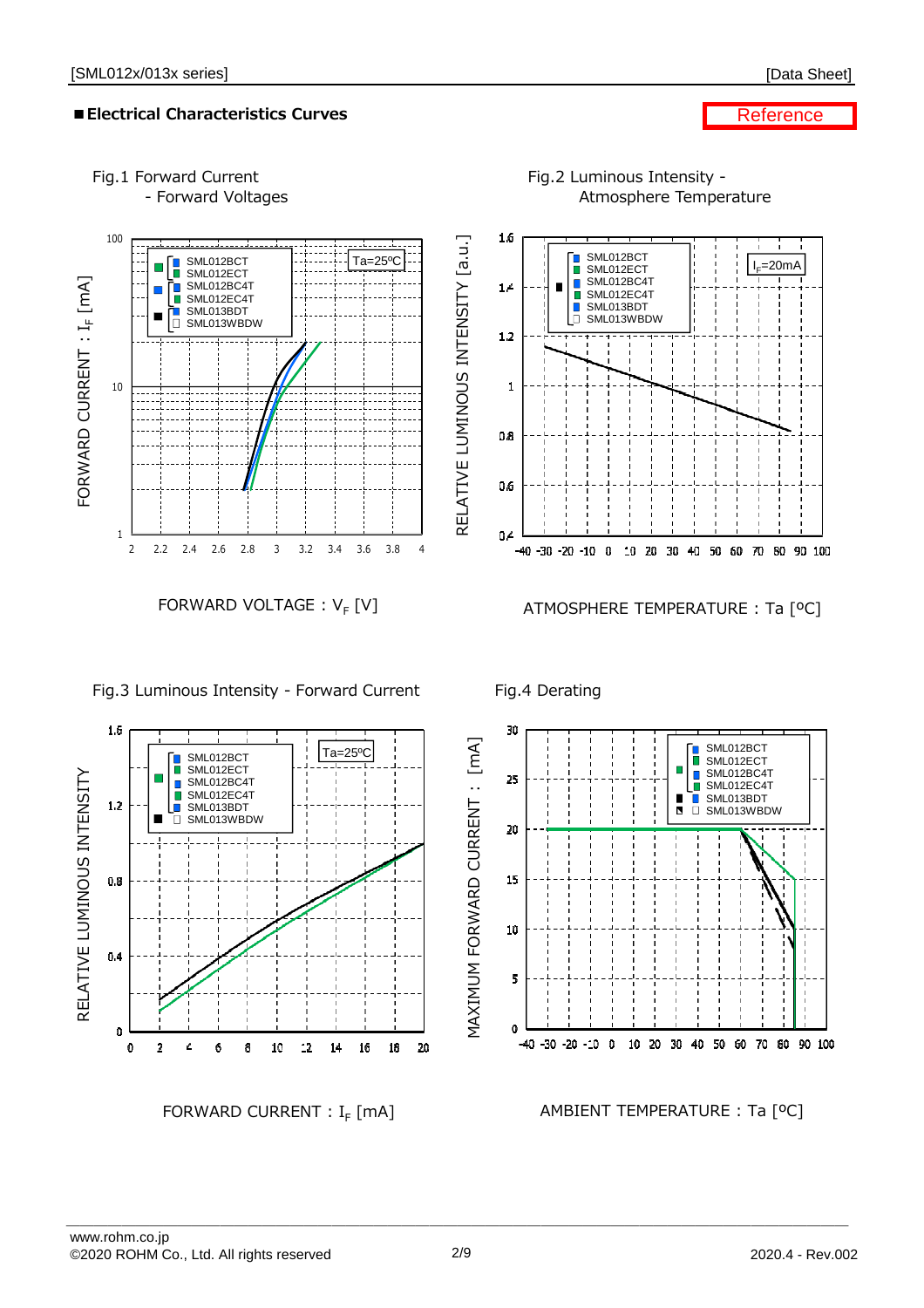#### **■Viewing Angle**

[Data Sheet]

**Reference** 

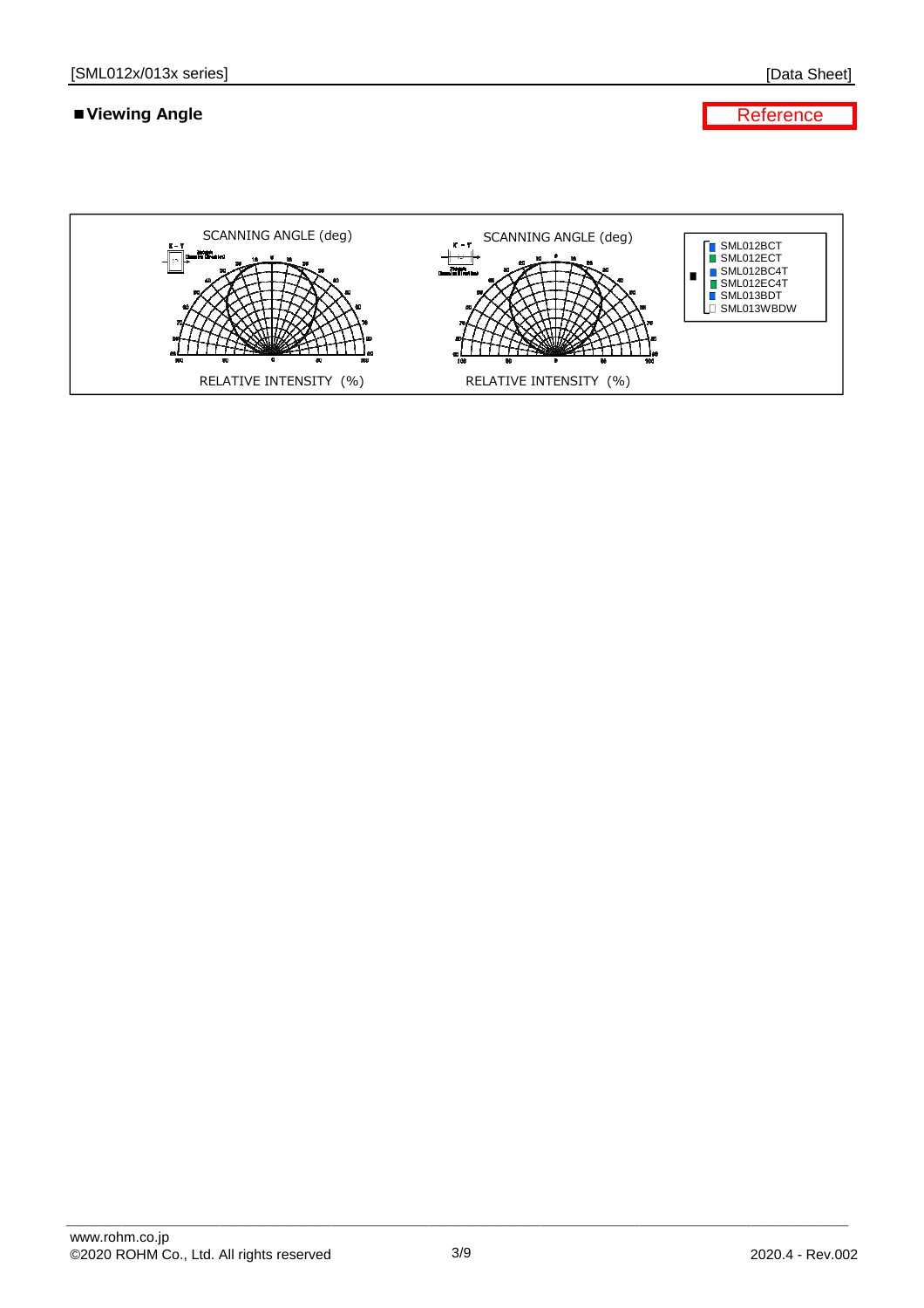#### **■Rank Reference of Brightness\***

#### \*Measurement tolerance:±10%

| Green (E)  |                            |          |              |              |              |   |   |   |   |   |   | $(Ta=25^{\circ}C, I_{F}=20^{\circ}m)$                                     |   |
|------------|----------------------------|----------|--------------|--------------|--------------|---|---|---|---|---|---|---------------------------------------------------------------------------|---|
| Rank       | Κ                          | M        | Ν            | P            |              | R | S | U | ν | W |   |                                                                           |   |
| lv (mcd)   | $3.6 \sim 5.65.6 \sim 9.0$ | $9 - 14$ | $14 \sim 22$ | $22 \sim 36$ | $36 \sim 56$ |   |   |   |   |   |   | 56~90 90~140 140~220 220~360 360~560 560~900 900~1400 1400~2200 2200~3600 |   |
| SML012ECT  |                            |          |              |              |              |   |   |   |   |   |   |                                                                           |   |
| SML012EC4T |                            |          |              |              |              |   |   |   |   |   |   |                                                                           |   |
| Blue(B)    |                            |          |              |              |              |   |   |   |   |   |   | $(Ta=25^{\circ}C, I_{F}=20^{\circ}m)$                                     |   |
| Rank       | К                          | M        | Ν            | P            |              | R | S | U | V | W | Χ |                                                                           | Ζ |
| lv (mcd)   | $3.6 \sim 5.65.6 \sim 9.0$ | $9 - 14$ | $14 \sim 22$ | $22 \sim 36$ | $36 \sim 56$ |   |   |   |   |   |   | 56~90 90~140 140~220 220~360 360~560 560~900 900~1400 1400~2200 2200~3600 |   |
| SML012BCT  |                            |          |              |              |              |   |   |   |   |   |   |                                                                           |   |
| SML012BC4T |                            |          |              |              |              |   |   |   |   |   |   |                                                                           |   |
| SML013BDT  |                            |          |              |              |              |   |   |   |   |   |   |                                                                           |   |
| White(WB)  |                            |          |              |              |              |   |   |   |   |   |   | $(Ta=25^{\circ}C, I_{F}=20mA)$                                            |   |
| Rank       | K                          | М        | Ν            | P            |              | R | S | U | V | W | Χ |                                                                           | Ζ |
| lv (mcd)   | $3.6 \sim 5.65.6 \sim 9.0$ | $9 - 14$ | $14 - 22$    | 22~36        | $36 \sim 56$ |   |   |   |   |   |   | 56~90 90~140 140~220 220~360 360~560 560~900 900~1400 1400~2200 2200~3600 |   |
| SML013WBDW |                            |          |              |              |              |   |   |   |   |   |   |                                                                           |   |

#### **■Chromaticity Diagram**

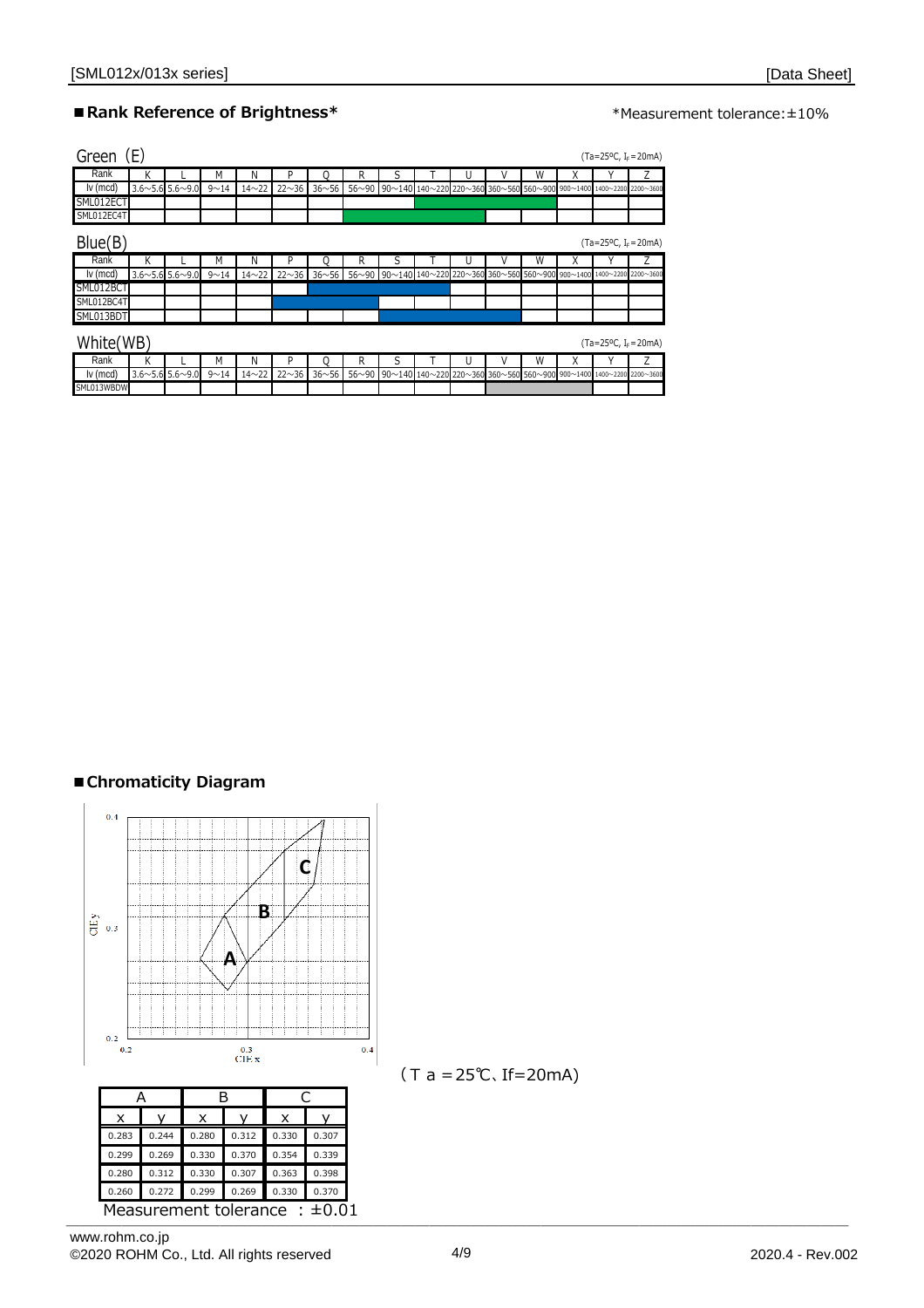#### **■Taping(T86)**



#### **■Packing Specification**

Complying with IPC/JEDEC J-STD-033.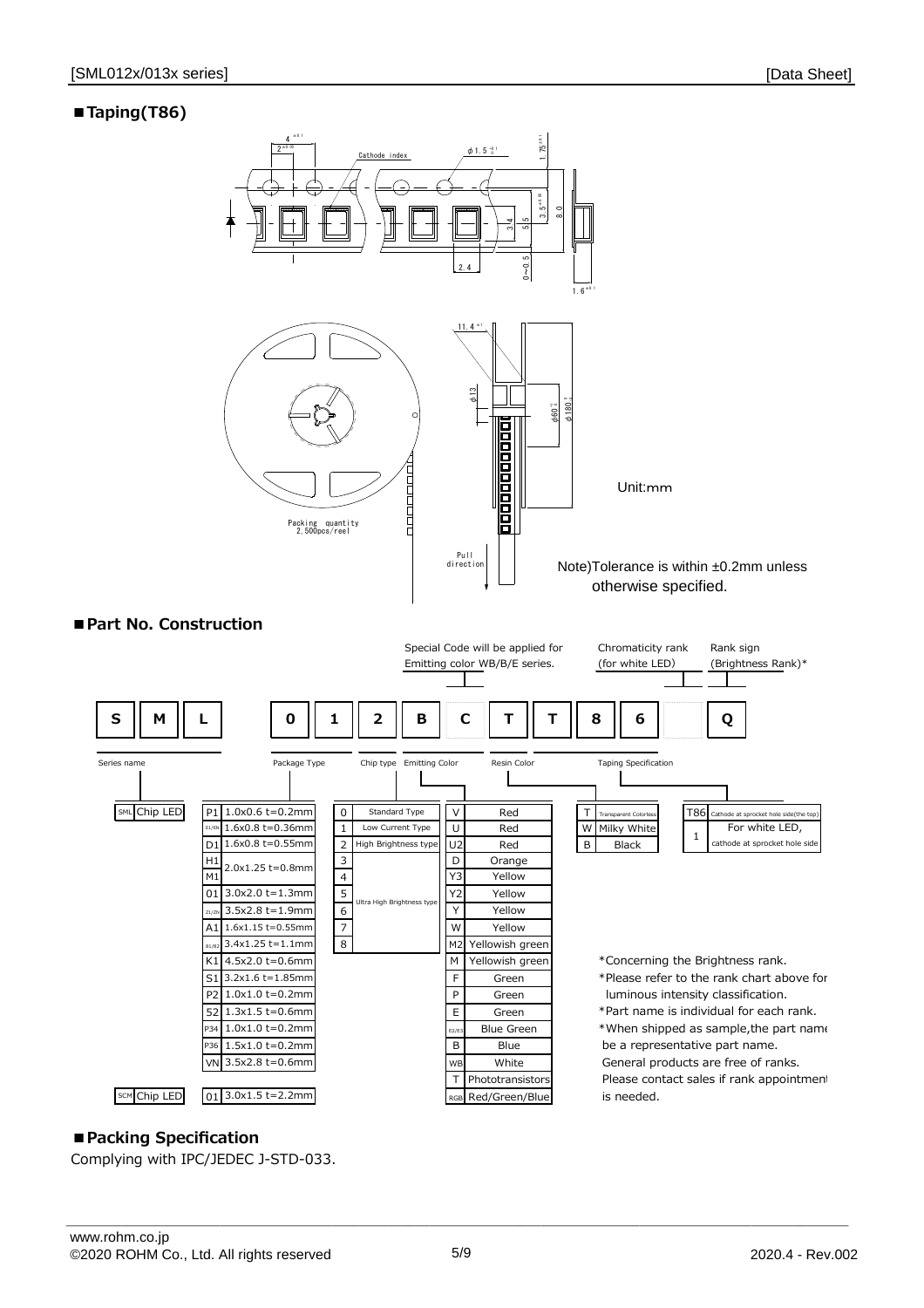#### **■Precaution (Surface Mount Device)**

#### 1. Storage

If the product is heated during the reflow under the condition of hygroscopic state,

it may vaporize and expand which will influence the performance of the product.

Therefore, the package is waterproof. Please use the product following the conditions:

・Using Conditions

| Classification      | Temperature  | Humidity       | <b>Expiration Date</b> | Remark                                   |
|---------------------|--------------|----------------|------------------------|------------------------------------------|
| ①Before using 5~30℃ |              | $30\sim$ 70%RH | Within 1 year          | Storage with waterproof package          |
|                     |              |                | from Receiving         |                                          |
| 2 After opening     | $5~\sim$ 30℃ | Below 70%RH    | Within 168h            | Please storing in the airtight container |
| package             |              |                |                        | with our desiccant (silica gel)          |

#### ・Baking

Bake the product in case of below:

①The expiration date is passed.

②The color of 5% and 10% on humidity indicator card is not green.

(Even if the product is before expiration date.)

#### ・Baking Conditions

| Temperature   |  | Time                                                                                         | Humidity                                                            |
|---------------|--|----------------------------------------------------------------------------------------------|---------------------------------------------------------------------|
| $60 \pm 3$ °C |  | $12 \sim 24h$                                                                                | Below 20%RH                                                         |
| Remark        |  | .Bake products in reel.<br>so please try not to apply stress on it.<br>·Recommend bake once. | $\cdot$ Reel and embossed tape are easy to be deformed when baking, |

#### 2.Application Methods

#### $2-1$ . Precaution for Drive System and Off Mode

Design the circuit without the electric load exceeding the ABSOLUTE MAXIMUM RATING that applies on the products. If drive by constant voltage, it may cause current deviation of the LED and result in deviation of luminous intensity, so we recommend to drive by constant current.

please do not apply voltage neither forward nor reverse. Especially, for the products with the Ag-paste used in the die bonding, there's high possibility to cause electro migration and result (Deviation of VF Value will cause deviation of current in LED.) Furthermore, for off mode, in function failure.

#### $2 - 2$ . About Derating

 It is considered that derating characteristics will not result in LED chip's electrical destruction. Even within the derating, the reliability and luminous life can be affected depending on operating conditions and ambient environment. So we would be appreciate it if you can confirm with your application again.

#### $2 - 3$ . About product life

Depending on operating conditions and environment(applied current, ambient temperature and humidity, corrosive gas), decreasing of luminosity and change of chromaticity may occur even within the specification conditions.

Please contact our sales office if you use it for the following applications.

①It requires long luminosity life

②It is always lit

#### $2 - 4$ . Applied Stress on Product

No resin hardening agent such as filler is used in the sealing resin of the product.

Therefore, please pay attention to the overstress on it which may influence its reliability.

#### $2-5$ . Usage

The Product is LED. We are not responsible for the usage as the diode such as Protection Chip, Rectifier, Switching and so on.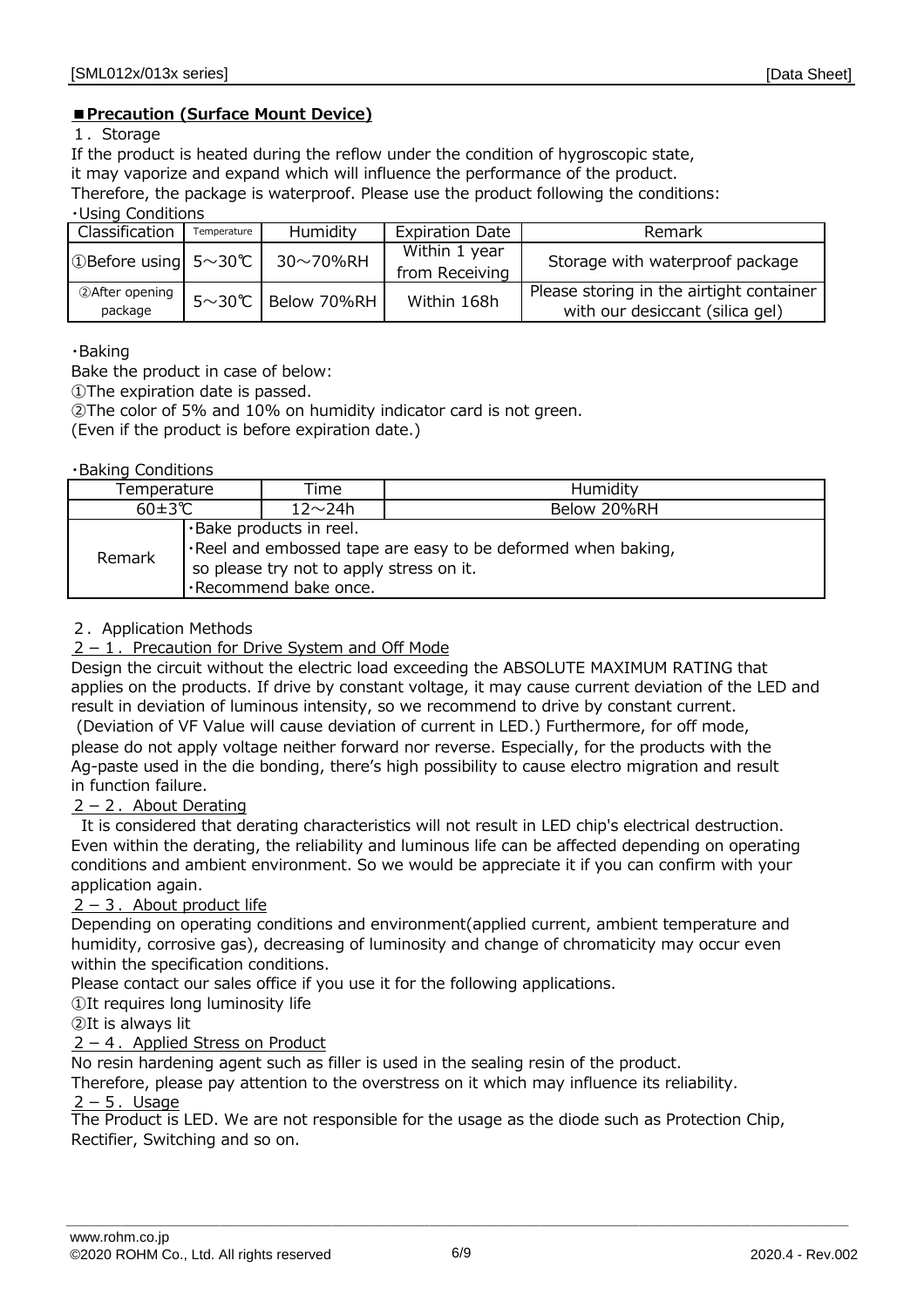#### 3.Others

#### $3-1$ . Surrounding Gas

Notice that if it is stored under the condition of acid gas (chlorine gas, sulfured gas) or alkali gas (ammonia), it may result in low soldering ability (caused by the change in quality of the plating surface ) or optical characteristics changes (light intensity, chrominance) and change in quality of cause die bonding (Ag-paste) materials. All of the above will function failure of the products.

Therefore, please pay attention to the storage environment for mounted product (concern the generated gas of the surrounding parts of the products and the atmospheric environment).

#### $3 - 2$ . Electrostatic Damage

The product is part of semiconductor and electrostatic sensitive, there's high possibility to be damaged by the electrostatic discharge. Please take appropriate measures to avoid the static electricity from human body and earthing of production equipment. Especially, InGaN type LEDs have lower resistance value of electrostatic discharge and it is recommended to introduce the ESD protection circuit. The resistance values of electrostatic discharge (actual values) vary with products, therefore, please call our Sales staffs for inquiries.

 $3 - 3$ . Electromagnetic Wave

Applications with strong electromagnetic wave such as, IH cooker, will influence the reliability of LED, therefore please evaluate before using it.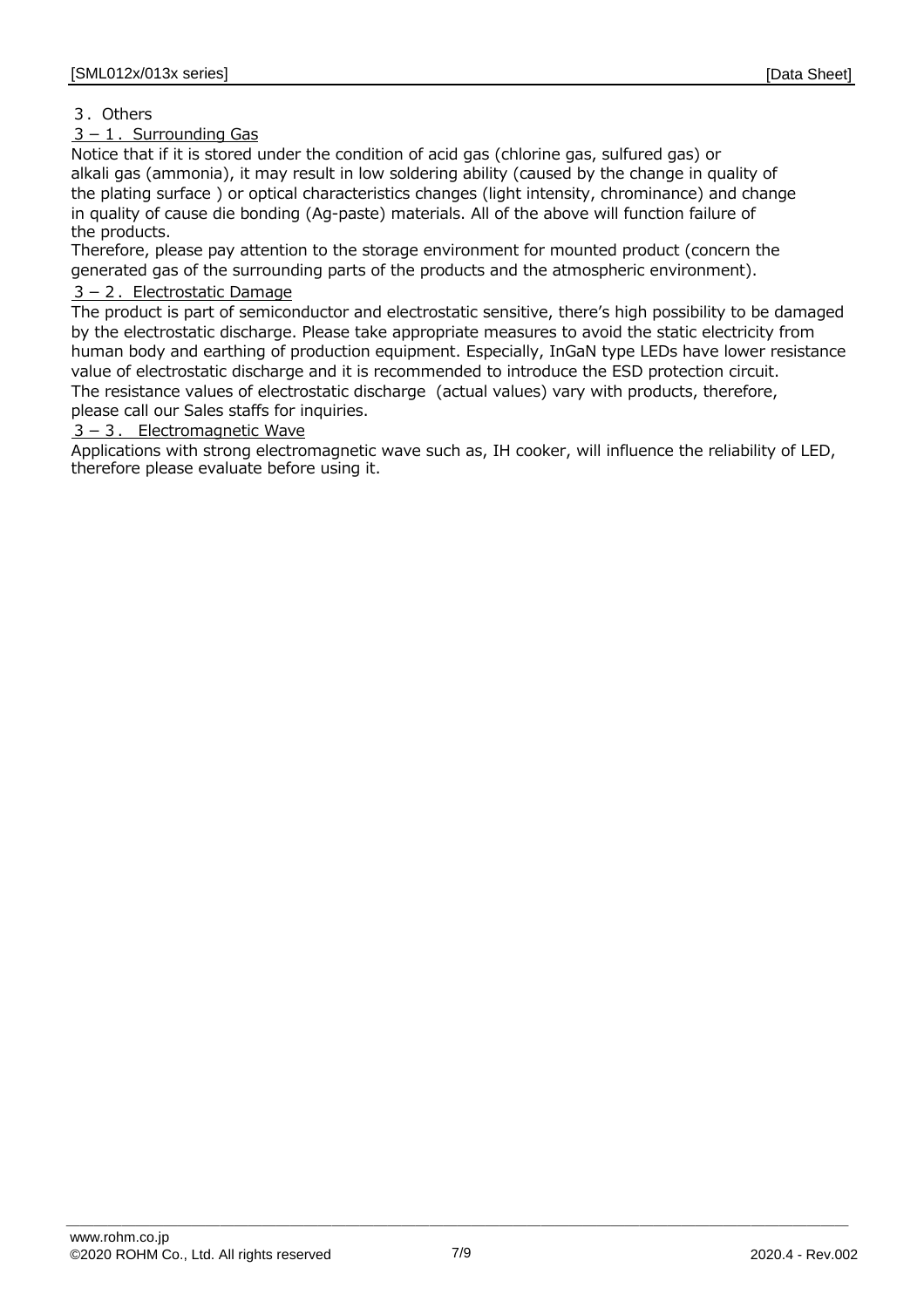#### 4. Mounting

 $4-1$ . Soldering

 expansion and moisture absorption at humidity will cause heat stress during soldering process and finally has bad influence on the product's reliability. ・No resin hardening agent such as filler is used in the sealing resin of the product. Therefore, resin

・The product is not guaranteed for flow soldering.

・Do not expose the product in the environment of high temperature (over 100℃) or rapid temperature In case of carrying out flow soldering of surrounding parts without recommended conditions, please contact us for inquiries. shift (within 3℃/sec. of temperature gradient) during the flow soldering of surrounding parts.

・Please set appropriate reflow temperature based on our product usage conditions and specification.

 with other parts within the usage limitation after open the moistureproof package. ・The max for reflowing is 2 times, please finish the second reflow soldering and flow soldering

・Compare with N2 reflow, during air reflow, because of the heat and surrounding conditions, it may cause the discoloration of the resin.

 one of its specific characteristics is that solder will penetrate into LED. Thus, there's high possibility that will influence its reliability.Therefore, please be informed, concerning it before using it. ・For our product that has no solder resist, because of its solder amount and soldering conditions,

#### 4-2. Automatic Mounting

#### 4-2-1. Suction nozzle

Excessive load may cause damage inside the LED product, so select an optimal suction nozzle according to the material and shape of the LED product.

4-2-2. Mini Package (Smaller than 1608 size)

 the mounter to control the product stabilization. In addition, it is recommended to set ionizer to prevent electrostatic charge. adhere to top cover tape. Therefore, the magnet should be set on parts feeder cassette of ・Vibration may result in low mounting rate since it will cause the static electricity of product and

#### $4-3$ . Mounting Location

 to avoid bending or screwing with great stress of the circuit board. The stress like bending stress of circuit board dividing after mounting, may cause LED package crack or damage of LED internal junction, therefore, please concern the mounting direction and position



Stress strength according to he mounting position: A>B>C>D

#### 4 – 4. Mechanical Stress after Mounting

 so please pay attention to the touch on product. The mechanical stress may damage the LED after Circuit Mounting,

4 - 5. Soldering Pattern for Recommendation

We recommend the soldering pattern that shows on the right. It will be different according to mounting situation of circuit board, therefore, please concern before designing.

※The product has adopted the electrode structure that it should solder with back electrode of the product.

Thus, please be informed that the shape of electrode pin of solder fillet formation is not guaranteed.

The through hole on electrode surface is for conduction of front and rear electrodes but not for formation of solder fillet.

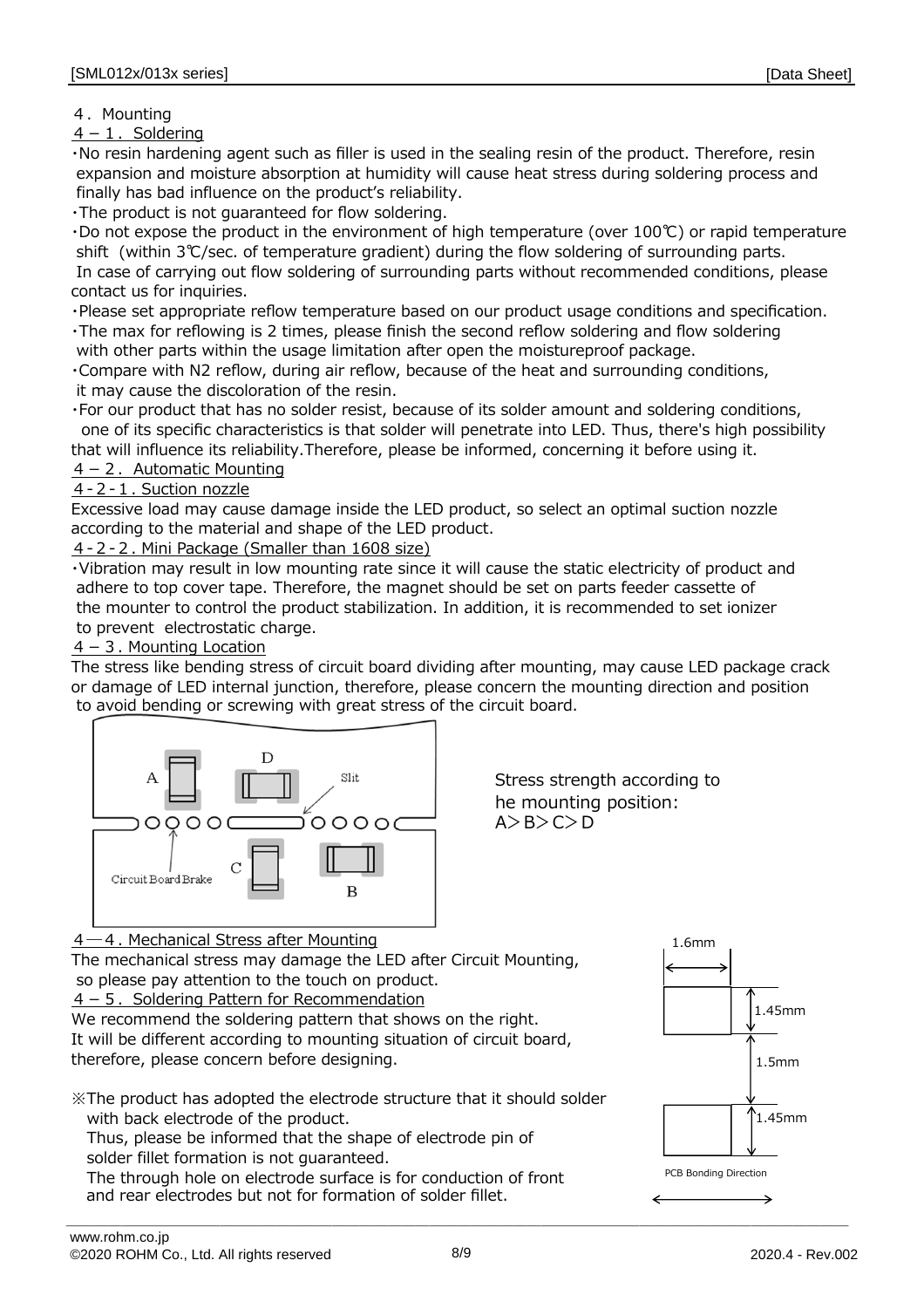#### $4-6$ . Reflow Profile

For reflow profile, please refer to the conditions below:(※) ■ Meaning of marks, Conditions

| Mark                    | Meanings                           | Conditions    |  |  |  |  |  |  |
|-------------------------|------------------------------------|---------------|--|--|--|--|--|--|
| $Ts_{\text{max}}$       | Maximum of pre-heating temperature | 180℃          |  |  |  |  |  |  |
| $Ts_{\text{min}}$       | Minimum of pre-heating temperature | 140℃          |  |  |  |  |  |  |
| $\mathsf{t}_\mathsf{c}$ | Time from Tsmin to Tsmax           | Over 60sec.   |  |  |  |  |  |  |
| Tī.                     | Reference temperature              | 210~250℃      |  |  |  |  |  |  |
| tı.                     | Retention time for TL              | Within 40sec. |  |  |  |  |  |  |
| $T_{\sf P}$             | Peak temperature                   | 250℃(Max)     |  |  |  |  |  |  |
| tь                      | Time for peak temperature          | Within 10sec. |  |  |  |  |  |  |
| $\Delta T_R/\Delta t$   | Temperature rising rate            | Under 3℃/sec. |  |  |  |  |  |  |
| $\Delta T_D / \Delta t$ | Temperature decreasing rate        | Over -3℃/sec. |  |  |  |  |  |  |



 furnaces vary by customer's own conditions. ※Above conditions are for reference. Therefore, evaluate by customer's own circuit boards and reflow furnaces before using, because stress from circuit boards and temperature variations of reflow

#### $4 - 7$ . Attention Points in Soldering Operation

This product was developed as a surface mount LED especially suitable for reflow soldering. So reflow soldering is recommended. In case of implementing manual soldering,

please take care of following points.

①SOLDER USED

Sn-Cu, Sn-Ag-Cu, Sn-Ag-Bi-Cu

②HAND SOLDERING CONDITION

So thermal stress by soldering greatly influence its reliability. LED products do not contain reinforcement material such as a glass fillers.

Please keep following points for manual soldering.

|    | ITEM | RECOMMENDED CONDITION                                                                                                                      |                           |
|----|------|--------------------------------------------------------------------------------------------------------------------------------------------|---------------------------|
| a) |      | Condition) Temp. of iron top less than<br>400℃ within 3 sec.<br> Heating method  Heating on PCB pattern, not direct to the<br>LED. (Fig-1) | SOLDERING IRON<br>$Fig-1$ |
| b) |      | Handling after   Please handle after the part temp.                                                                                        |                           |
|    |      | soldering goes down to room temp.                                                                                                          |                           |
|    |      |                                                                                                                                            |                           |

#### $4-8$ . Cleaning after Soldering

Please follow the conditions below if the cleaning is necessary after soldering.

| Solvent             | We recommend to use alcohols solvent such as, isopropyl alcohols |
|---------------------|------------------------------------------------------------------|
| Temperature         | lUnder 30℃ within 3 minutes                                      |
| Ultrasonic Cleaning | $15W/$ Below 1 liter (capacity of tank)                          |
| Drying              | Under 100℃ within 3 minutes                                      |

SOLDERING LAND